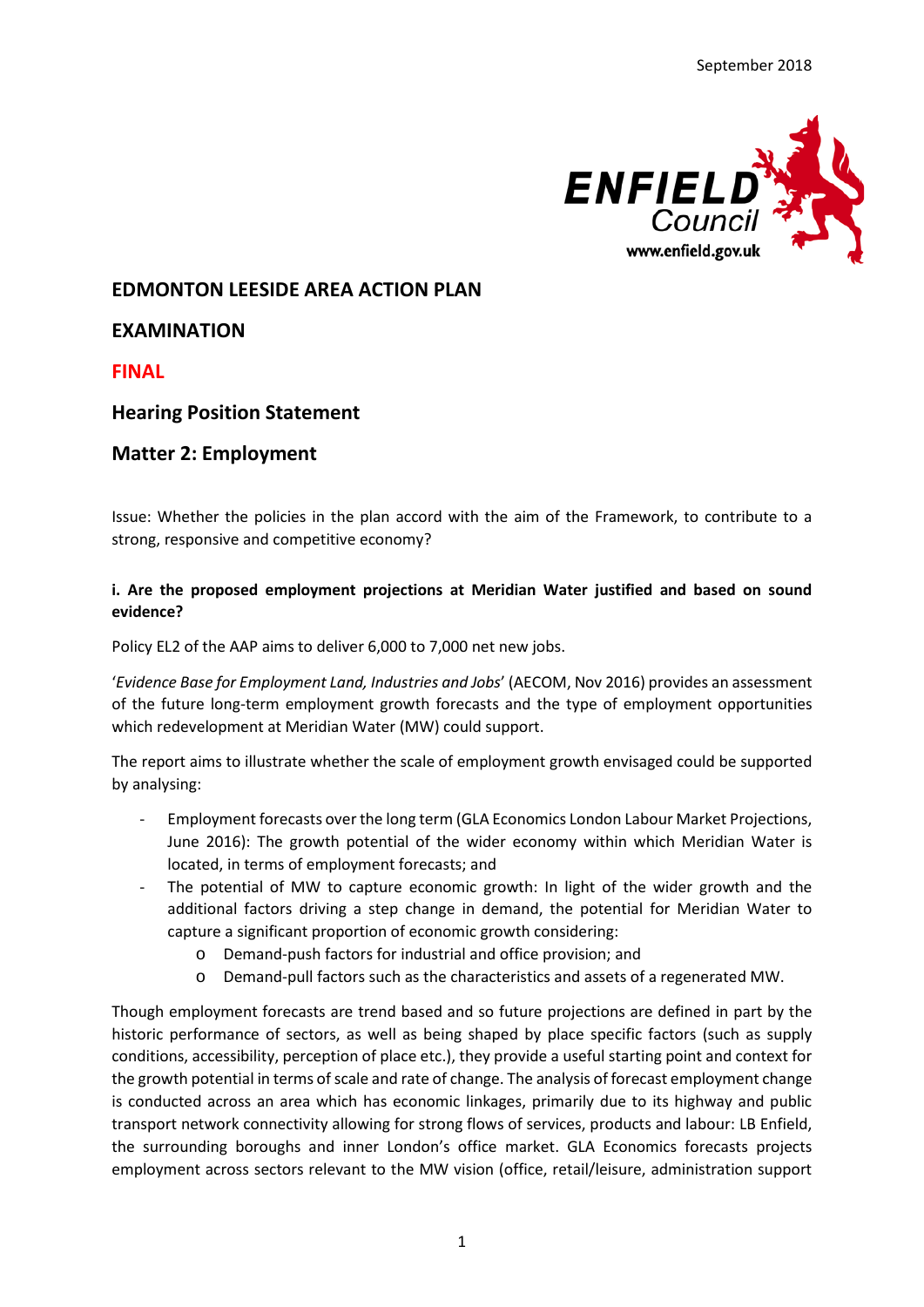and industrial) to grow by 13,400 with in LB Enfield, 57,300 across key surrounding boroughs, and by 160,000 in inner London between 2016-2036. In addition, Enfield's position within both the Stansted-Harlow-Broxbourne and the London-Stanstead-Cambridge Corridor London life science clusters means it is also well located to benefit from the anticipated growth in the life sciences sector (11,000 new jobs projected in the LSCC between 2013 and 2023).

These figures suggest there is good growth potential across the wider area. MW has the potential to capture this growth because of:

- The supportive policy and strategy context (in addition to the alignment with Council policy, the London Plan, Upper Lee Valley Opportunity Area Planning Framework, and London Stansted Cambridge Corridor Consortium LSCC Prospectus also support substantial growth in new homes and jobs);
- How the development scale (bringing about critical mass), regeneration and infrastructure investment (with West Anglia Mainline four tracking and the potential for Crossrail 2 leading to improved journey times, capacity improvements and wider network connectivity) could promote and support the location as a place to do business; and
- How trends in the commercial property market (such as out migration of businesses driven by land and property prices) could favour demand for outer London locations, such as Meridian Water.

The report also considers those characteristics which can help distinguish between the attractiveness of places for large scale high quality office provision. These include factors such as the potential for expansion; public transport connectivity; proximity to Central London core market; availability of social and cultural infrastructure; and affordability. The report suggest that MW compares favourably with other outer London locations, highlighting advantages including potential for expansion, affordability, improving public transport accessibility and planned improvements to social and community infrastructure.

Taking these factors into account the report concludes that, on balance, there is positive evidence to show that Meridian Water is positioned to capture a critical level of demand to fulfil the Plan's objective for a net gain of 6,000 jobs on site.

In terms of spatial layout, urban design and density, the KCA '*Scenario Testing*' report [ELAAP 14] shows that this level of jobs would be compatible with the delivery of around 10,000 new homes and supporting infrastructure, provided a greater mix of uses can be achieved by a flexible approach to currently designated industrial areas of the Meridian Water site.

The transformational nature of change at Meridian Water inevitably means some degree of uncertainty over future outcomes, particularly when this involves attracting private sector businesses to establish their operations in the area. However, the Council's view is that the AAP meets the requirements of NPPF paragraph 16b that '*Plans should be prepared positively, in a way that is aspirational but deliverable*', and that the evidence shows that Meridian Water has the potential to support a net provision of 6,000 new jobs should it be able to capture a share of the economic growth forecast across the wider area. The AAP is the policy framework to underpin and facilitate these aspirations.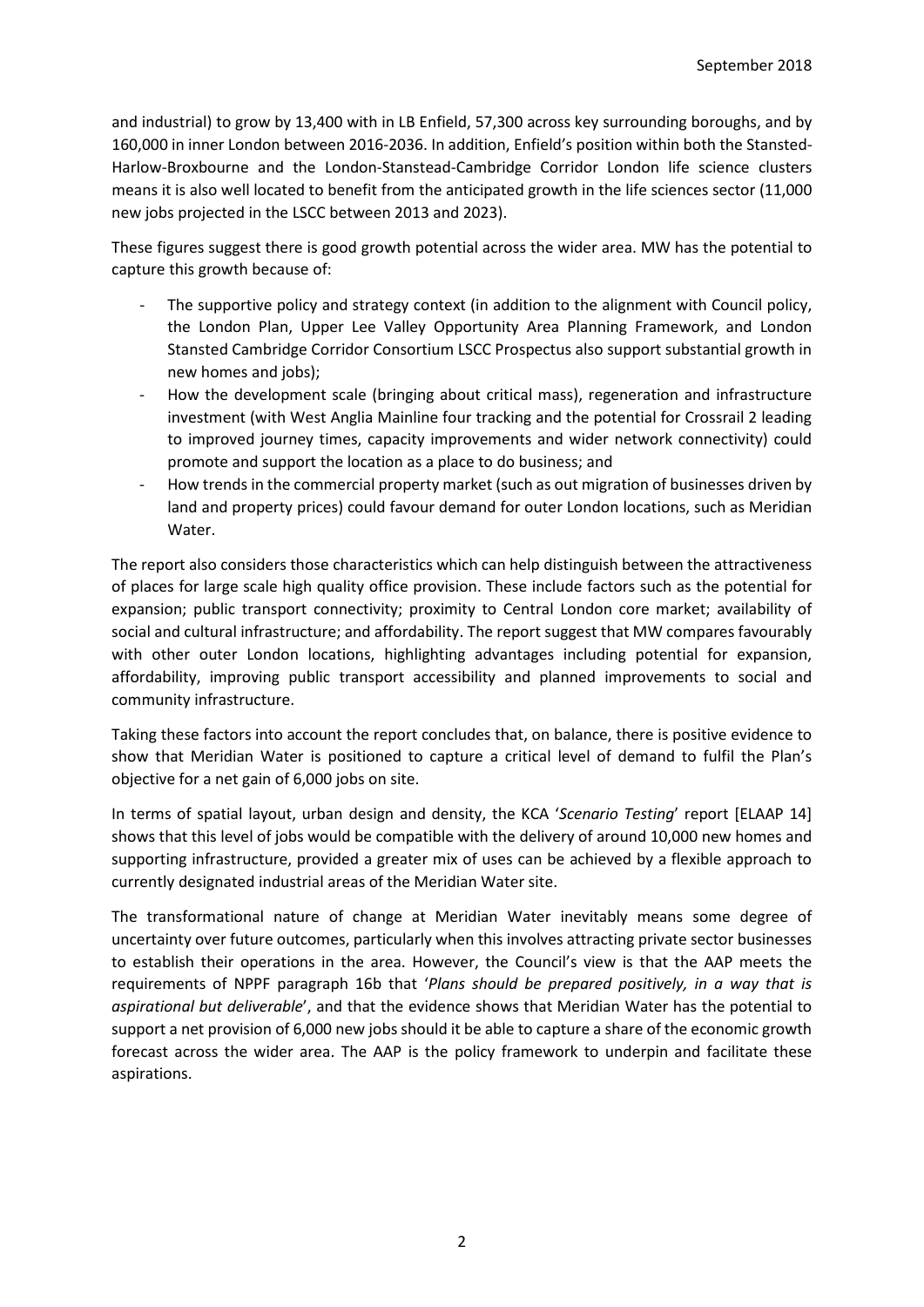## **ii. What would be the effects of the loss of 9.5 hectares of land designated as Strategic Employment Land (SIL) on employment in the Borough and on the wider area?**

Whilst paragraph 6.4.4. of the submitted Plan proposes release and de-designation of the whole of Harbet Road SIL land at Meridian Water, the general conformity issue raised by the GLA on dedesignation relates to the northern section of Harbet Road, north of the proposed central spine route, referred to as 'the Causeway'. The northern part of Harbet Road is a particularly valuable location due to its accessibility onto the strategic road network. The southern portion (south of the proposed route) would be seen as more suitable for de-designation subject to intensification, consolidation and colocation of industrial uses as in accordance with the draft London Plan.

The Edmonton Leeside AAP now provides for a position of no net loss in land in accordance with current London Plan policy. The new allocations put forward are entirely consistent with national and London Plan polices. They provide for SIL land in the Lee Valley corridor, particularly in the major industrial and warehouse corridor between the North Circular Road (A406) and the M25 in Enfield as identified in the most recent London Industrial Land Demand Study<sup>1</sup> supporting the emerging draft London Plan. Of note, industrial land to the south of the North Circular Road, i.e. within the Meridian Water boundary is given no such mention.

The de-designation of SIL land at Meridian Water is not intended to preclude 'B' uses in the future rather, the proposed release builds on the natural strengths of the location, addresses a key strategic priority for the GLA and London (supporting industry, technologies and new production) but also enables an employment offer to compliment new residential areas, the flexibility and mix of which is so vital to making a successful place at Meridian Water (alongside a range of other place attributes).

As set out in Policy EL2, the ELAAP seeks delivery of net new jobs, achieved through mixed-use developments and a more intense usage of land at Meridian Water. This is in line with the policy approach of the new draft London Plan Policy E5 which states that "Boroughs, in their Development Plans, should: define the detailed boundary of SILs in policies maps having regard to the scope for intensification, co-location and substitution".

As set out in the statement of common ground being prepared in cooperation with the GLA, the AAP now proposes to designate sufficient new Strategic Industrial Land, (i.e. hectares) to more than replace the area of SIL land lost. In addition, the Council brings forward evidence of the likely scope of intensification and co-location which will replace the SIL floorspace lost, even when discounting the designation of Deephams Sewage Treatment Works. Finally, and in addition to this, the emerging Meridian Water Masterplan proposes extensive employment floorspace outside of SIL, mostly at the ground floor levels of proposed mixed-use development, bringing forward high density and quality employment through B1 office and other uses compatible with colocation of residential uses.

Currently existing SIL sites (Harbet Road) and some other LSIS or non-designated sites are vacant or have low rates of utilisation with a degree of vacancy, inefficient build or site use. As such there is significant potential for intensification of industrial land over the long term, under the right planning and property market conditions and demand-supply environment. As the demand-supply conditions tighten over the long term (assuming the trend of supply contraction over and above demand contraction continues) sites designated as SIL in ELAAP will become more intensively used (at higher employment densities) and will support a net increase in employment, both at Meridian Water and beyond its boundary. In addition there could be growth in non B use class employment. For example, there will be significant retail, school-related, leisure, cultural and other employment opportunities to support the residential-led mixed-use development proposed at Meridian Water and in the wider ELAAP area.

<span id="page-2-0"></span> <sup>1</sup> London Industrial Land Demand Study (CAG Consultants October 2017)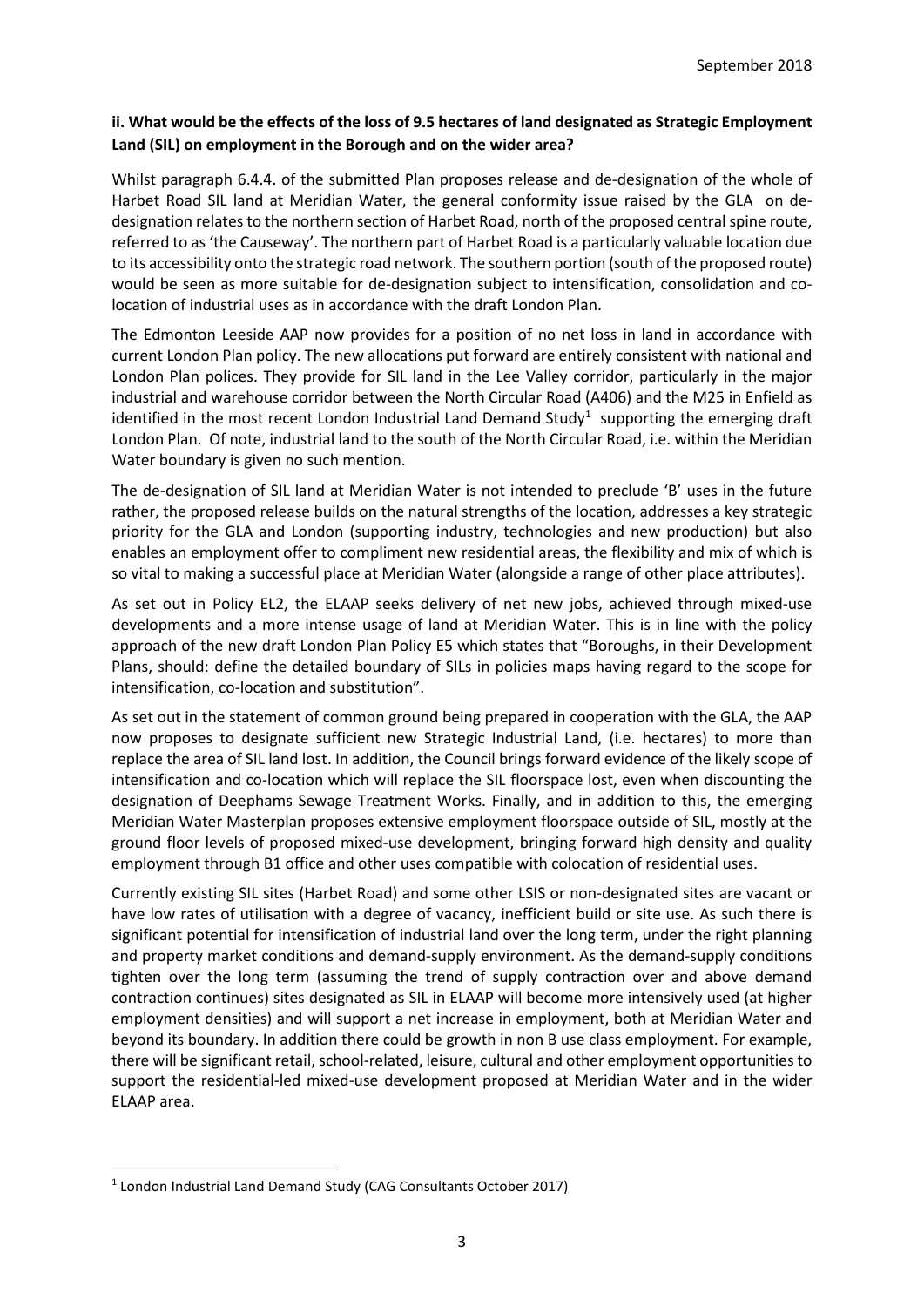De-designation and redevelopment of Meridian Water SIL would displace some existing jobs and the estimated effect of this is shown in the AECOM report '*Evidence Base for Employment Land, Industries and Jobs*', Table 3.2. For the entirety of the Harbet Road Industrial Estate of 18ha some displacement of jobs could be expected, though relatively limited (compared to its potential site capacity) as a large proportion of the site is currently cleared in preparation for redevelopment. There could be potential however for local businesses displaced through the redevelopment of MW to be relocated to other local SIL and other employment sites, and this process is expected to be supported strongly by the Council. The new proposed ELAAP strategy of replacing SIL floorspace lost through intensification, in combination with other employment uses coming forward as part of mixed use development at higher employment densities than industrial, will result in a substantial net increase of employment which is an overriding priority objective of the Plan.

#### **iii. How could its retention support Meridian Water?**

Meridian Water is one of the largest brownfield redevelopment opportunity in London and a significant regeneration opportunity in the Upper Lee Valley. MW is a transformational regeneration project which will bring about significant benefits beyond its boundaries. To maximise benefits in terms of homes, jobs and environmental improvement, the Council is approaching Meridian Water in a proactive, plan-led way.

The re-designation of SIL land within MW has been designed to maximise these benefits. Retaining the SIL designation would reduce the density and quality of housing and supporting infrastructure, including transport and access, otherwise achievable and necessary to support comprehensive redevelopment. It would also decrease the flexibility to bring forward a greater variety of higher density employment as part of mixed use redevelopment. It is for these reasons that the ELAAP seeks the of Meridian Water site to be available for a mix of uses.

Additionally, the Council is now proposing, through a statement of common ground being prepared in cooperation with the GLA, to retain some further sites within the ELAAP boundary as strategic industrial land, as well as designating some new replacement SIL, in strategic locations most suitable for continued industrial use (e.g. next to the North Circular Road). This approach would allow for a proactive, plan-led approach of managing retention, replacement and intensification of SIL, in a manner which would still leave the Council sufficient mixed-use land with the flexibility to carry out comprehensive, mixed use redevelopment.

Through the provision of much needed workplaces, new homes, local facilities and supporting infrastructure, Meridian Water will create a thriving new economy in the Lee Valley. Meridian Water will retain and enhance the presence of industrial sectors, manufacturers, creative/sustainable production and logistics in the Lea Valley hungry for space and providing a unique opportunity to be close to a network of business communities. The longer-term targets currently under investigation include a large-scale education occupier, an urban business park, life sciences, advanced manufacturing and media/studio.

Allowing appropriate commercial uses to mingle amongst residential and community uses in these mixed-use areas, will not only provide far better environmental quality for residents and workers, but also underpin the provision of more and higher quality jobs in an area historically characterised by high levels of deprivation. The SIL designation for the purpose of a transformational project like Meridian Water is restrictive in only allowing B-uses and the ELAAP provides the critical opportunity to open up Meridian Water's potential for a greater density, quality and variety of employment. In summary, therefore, it is not considered that the full retention of SIL land, as it is located at the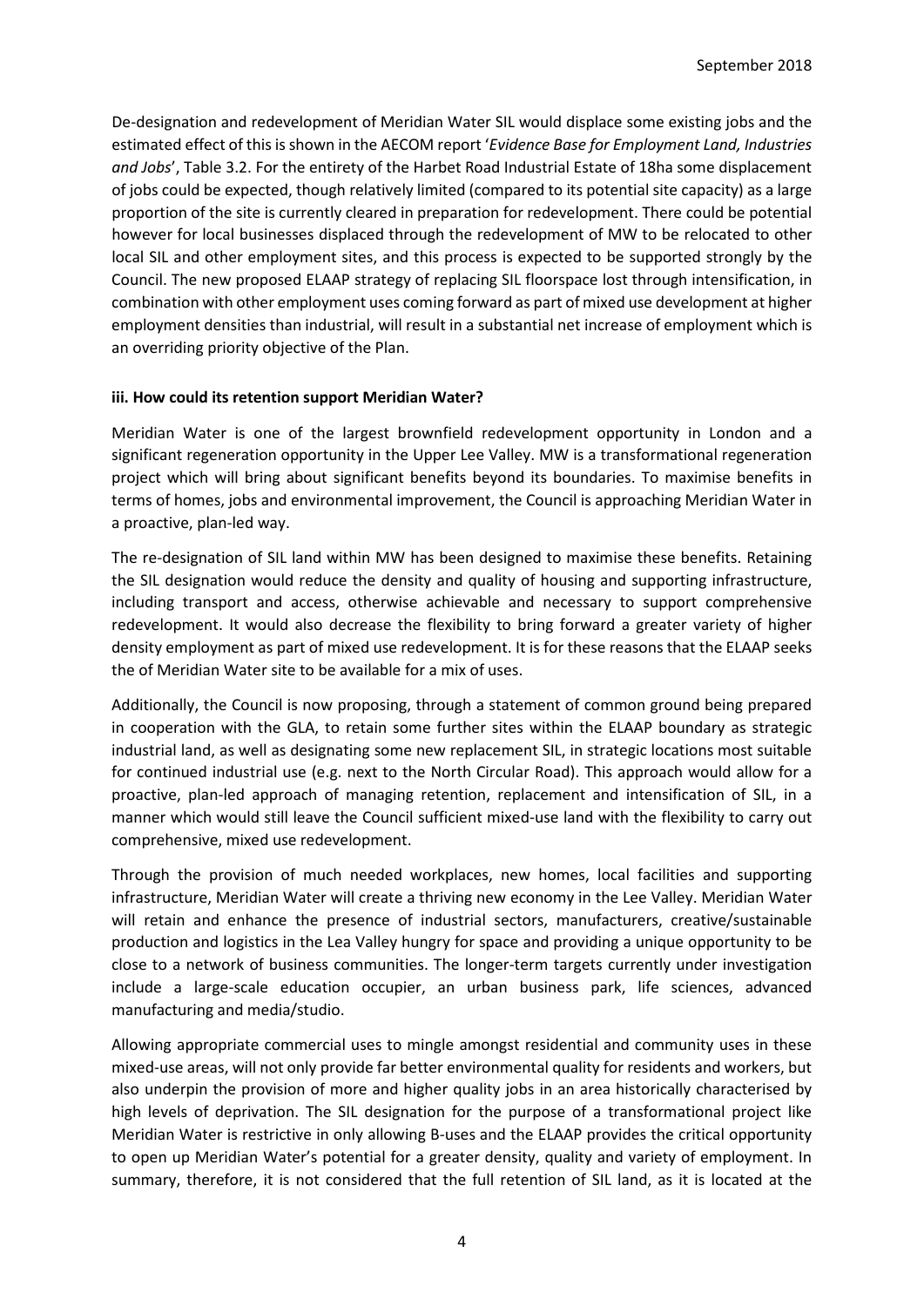moment, in comparison with the new plans put forward by the Council for replacement and intensification, could support the redevelopment of Meridian Water in any way; rather, its retention in its current form, significantly reduces Meridian Water's market potential as a development opportunity, thus increasing the chances that the area would remain under-developed and underused despite the evidenced demand for new homes, especially affordable homes, and jobs across Enfield and beyond.

## **iv. Could these effects be mitigated by the other SIL designations proposed in the plan? How are these justified? Would the size and position of the other 2 pieces of land render them useful/appropriate for SIL?**

#### *Could these effects be mitigated by the other SIL designations proposed in the Plan?*

Chapter 6 of the submitted Plan talks at length to the commitment of supporting the borough's strategic industrial heritage and presence (for which it has a natural competitive advantage due to location, access and quality of stock). In the best interests of its residents and business community the Action Plan is also committed to diversifying and intensifying employment bases to also unlock higher value sectors and opportunities.

The replenishment package of SIL designations put forward, as well as Policy EL15, new will provide an opportunity for the redevelopment and intensification of these industrial estates, including at the Council-owned Montagu Road Industrial Estates, where investment can improve outdated infrastructure. This approach supports the new draft London Plan policies regarding intensification and more efficient use of industrial land.

Discussions are being held with the GLA regarding new allocations and aprtial retention of SIL within the Plan now encompass a total of 44.3 hectares (ha). The current view of the Council is for SIL provision to comprise the following parcels of land:

- Parcel to the north of Pickett's Lock Lane (2.1 ha)
- Two parcels of land to the east of Pickett's Lock Lane (2.0 ha)
- Deephams Sewage Treatment Works (34.0 ha)
- North East corner of Harbet Road (currently SIL but vacant and measuring 1.5 ha)
- Strip of land to the north of the Ray's Road open space (1.0 ha)
- North side of Montagu Industrial Area South (1.9 ha)
- Proposed intensification of Montagu Industrial Area North (currently SIL measuring 9.6 ha); and
- Kenninghall Site (3.3 ha).

The ultimate position on exact areas and measurements will be finalised in discussion with the GLA.

The total area of these sites measures significantly more than the area of SIL proposed to be lost at Harbet Road (16.5 ha). This will provide for a net increase of 27.8ha in SIL land.

The measurements provided above are made in terms of land. However the New Draft London Plan policy regarding industrial provision places increased emphasis on capacity (perhaps best measured as floorspace, including supporting space such as yards), recognising that land may be used at different levels of intensity. As such the designation of land as SIL is not only about land gained or lost but also about the ability of the newly designated SIL sites to be used at a level of intensity which offsets and improves on the current levels of SIL capacity (or assumed levels of capacity).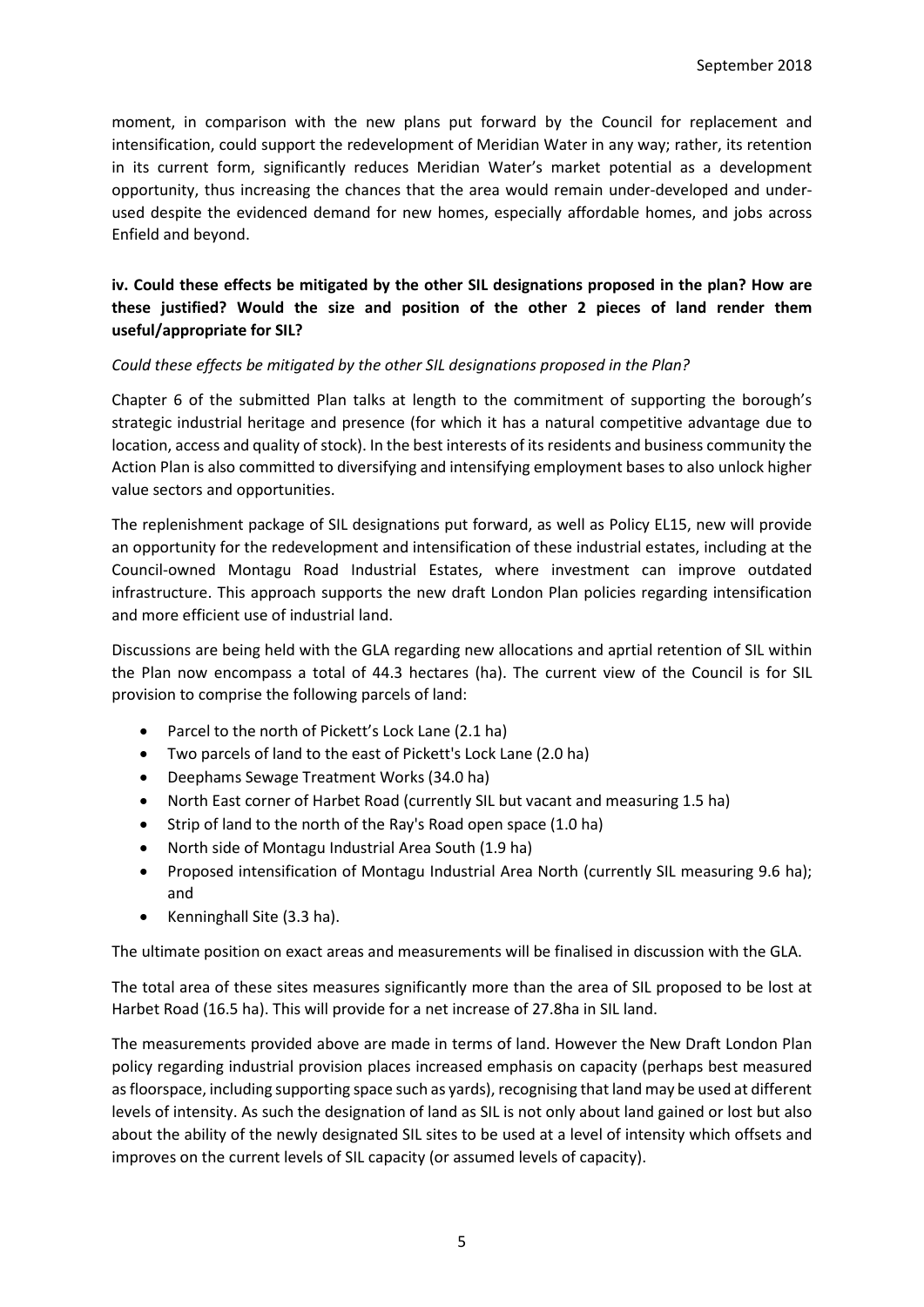#### *How are these justified?*

The justification for these other SIL designations is that a larger overall area can be protected from development as non-industrial uses (AAP paragraph 6.4.4) while at the same time consolidation can occur. The sites were selected as most suitable for designation as Strategic Industrial Land due to their characteristics (such as location, proximity and access to the North Circular Road, seclusion from sensitive receptors such as residential areas, strategic importance to the wider area etc), while allowing for sufficient land to remain to enable pursuit of a more flexible mixed-use redevelopment strategy across MW.

Consolidating the other SIL designations as an extension of the existing area of SIL which includes the Eley's and Aztec industrial estates and EcoPark will promote a more efficient use of land by providing greater clarity to developers where industrial activities should locate which would promote intensification opportunities.

The strategy of replacement, consolidation and intensification of SIL proposed is supported by Policies E5 and E7 of the emerging London Plan. Policy E5 states that Boroughs should, in setting SIL boundaries, 'have regard to scope for intensification, co-location and substitution' of SIL Land. Policy E7 states that 'intensification should facilitate the consolidation of the identified SIL to support the delivery of residential and other uses, such as social infrastructure'. The AAP thereby takes a proactive stance to encourage intensification.

Likewise, paragraph 2.85 of the adopted London Plan notes that 'in….parts of North London there is particular scope for strategically co-ordinated consolidation and/or reconfiguration of parts of some SILs. Release of surplus industrial land should be focused around public transport nodes….to enable higher density redevelopment, especially for housing'.

Some of these points are broadly restated in the emerging London Plan (see paragraphs 6.5.1-6.5.3).

#### *Would the size and position of the other 2 pieces of land render them useful/appropriate for SIL?*

The land parcels proposed to be designated or retained as SIL (see above) are readily accessible by road and provide sites which are either currently in industrial use or have been in the recent past. A number of these sites are set away from sensitive receptors such as residential areas and would enable 24hr access and working. In addition, clusters such as Montagu Road North and sites immediately to the south are bounded by rail and A-roads which generate adverse effects (air quality and noise) and therefore opportunities exist to intensify those frontages to deliver an increased capacity of industrial activity.

The 2 parcels of land provide for some 2ha of underused industrial land and as a cluster alongside Deephams STW provide for a greater quantum of safeguarded industrial land entirely consistent with existing and emerging policy related to utilities and waste uses suitable to SIL. As a cluster of sites including adjacent existing and other new proposed designations, they have the potential to facilitate moves towards a more comprehensive industrial land offer. The resulting supply of sites could support a move towards circular economy and related industrial activities.

In summary, the effects of the loss of SIL at Harbet Road could be mitigated and justified by the other SIL designations proposed in the Plan, in a plan-led, proactive way, which will also allow for additional higher density, quality and variety of employment on more flexible mixed use sites alongside the SIL designations.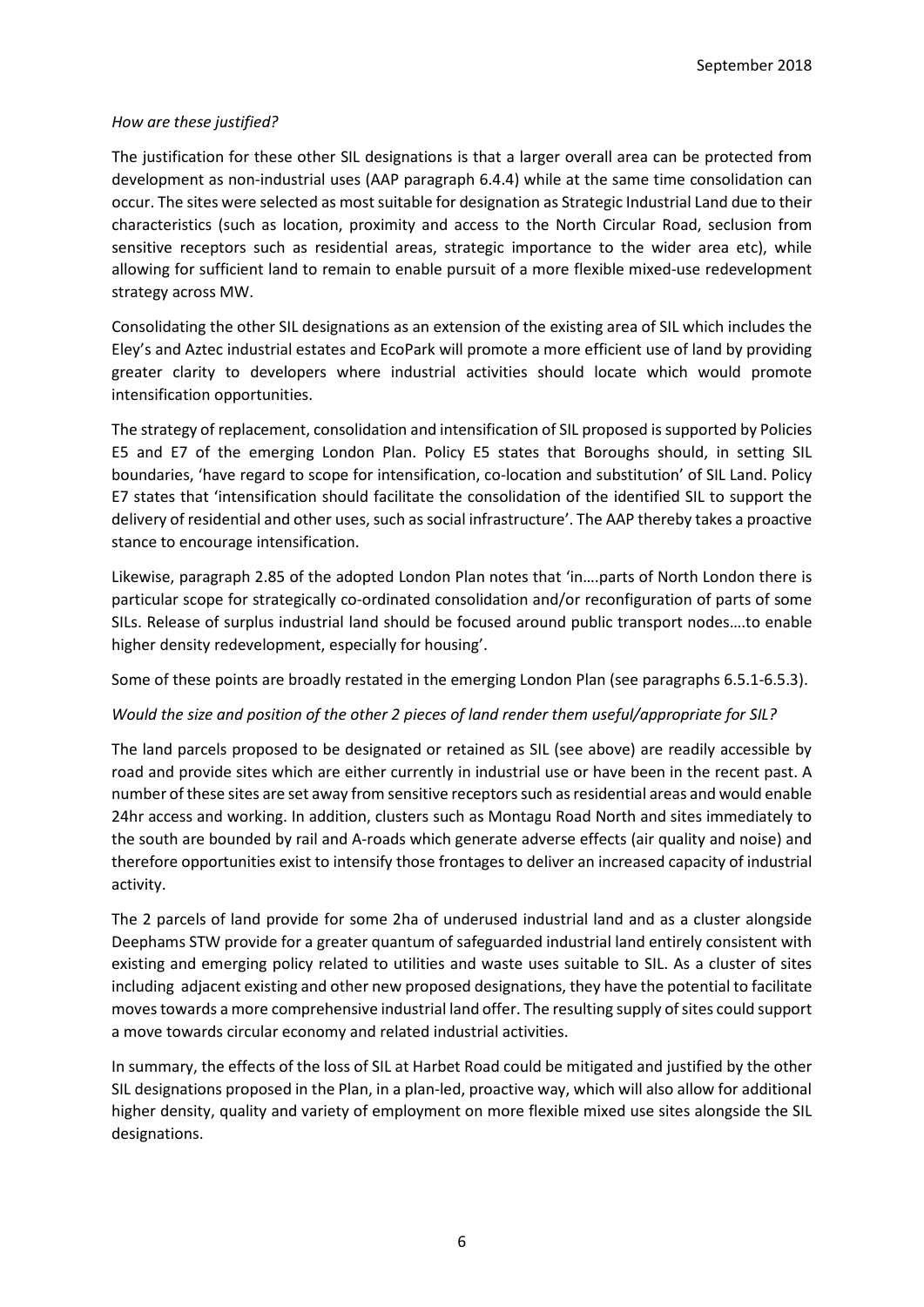## **v. What is the rationale behind the designation of land at Deephams Sewage Works as SIL? Is this realistic given Thames Water's stated aim of keeping the site operational, what aim would it achieve?**

The AAP recognises that the Deephams site will continue in ongoing use as an operational sewage treatment works, with Chapter 9 of the document supporting the site in this usage. This is also enshrined in a statement of common ground being prepared in cooperation with Thames Water, who agree that the designation is in line with the appropriate uses for SIL as set out in the London Plan.

The Plan's intention to designate Deepham's STW as SIL is not with the intention to seek to provide additional industrial capacity, but is rather to conform with existing London and National Policy on designating waste and utility uses as appropriate uses within SIL areas and in doing so safeguards a strategic North London operational sewage treatment works.

The Council considers that designation of Deephams STW as SIL would improve conformity with the London Plan which specifically references waste management as an appropriate land use for SIL, as set out in Policy 2.17 and paragraph 2.79 of the 2016 London Plan, and Policies E4 and E5 of the draft London Plan (2017), the latter of which also references utilities infrastructure as a suitable use within a SIL designation. Designation of Deephams as SIL will also be in conformity with draft London Plan policy SI9, which requires the safeguarding of existing waste sites and retaining them in waste management use. This last policy in particular indicates that the current situation, whereby Deephams occupies unsafeguarded 'white land', could be improved on by this designation. Finally, the Environment Agency, in its submission to the ELAAP, states: 'We strongly recommend a plan wide policy to safeguard the waste capacity provided by sites in the plan area including mechanisms for relocation and improving environmental quality. There are a total of 37 waste sites in the plan area which collectively manage a large tonnage of waste – approximately 1.4 million tonnes, received not just within Enfield and London, but across the country. The Edmonton EcoPark provides around half of this capacity but the rest is provided by other permitted waste sites in the area.

Deephams is one of the waste sites that the EA would like safeguarded and, on the basis of the London Plan policies referred to above, designating it as SIL is considered the most straightforward and appropriate way to do so.

Designating Deephams STW as SIL will have the additional benefit of extending northwards the existing area of SIL which lies to the south - and includes the Eleys and Aztec industrial estate and EcoPark – to create a single, consolidated area of industrial land which also includes the sites to the north and east of Pickett's Lock Lane (see answer to iv for an assessment of the benefits of consolidation). This is also in line with the North London Waste Plan Regulation 19 draft soon to be published for consultation and currently available on the Enfield Council website.

## **vi. Does the plan appropriately recognise the potential contribution of jobs from retail?**

The ELAAP recognises the potential to create new jobs in retail in paragraphs 5.12, 5.3.20, 5.3.26, 5.4.9, 5.4.10 and 5.4.12. Paragraph 5.4.10 notes that retail is expected to comprise 12% of all new jobs generated by the plan. Furthermore, the Schedule of Minor Amendments adds the sentence that '*The Meridian Water location already provides many jobs that are predominantly in the retail sector*'.

Meridian Water already includes 1,100 retail jobs, as noted in paragraph 5.4.4 and recognised in the document '*Evidence Base for Employment Land, Industries and Jobs*', Table 3.2. These jobs are located in the large retail stores of Ikea and Tesco, and within the outlets on the Ravenside Retail Park. Added recognition of the contribution of these existing retail activities are going to be enshrined in new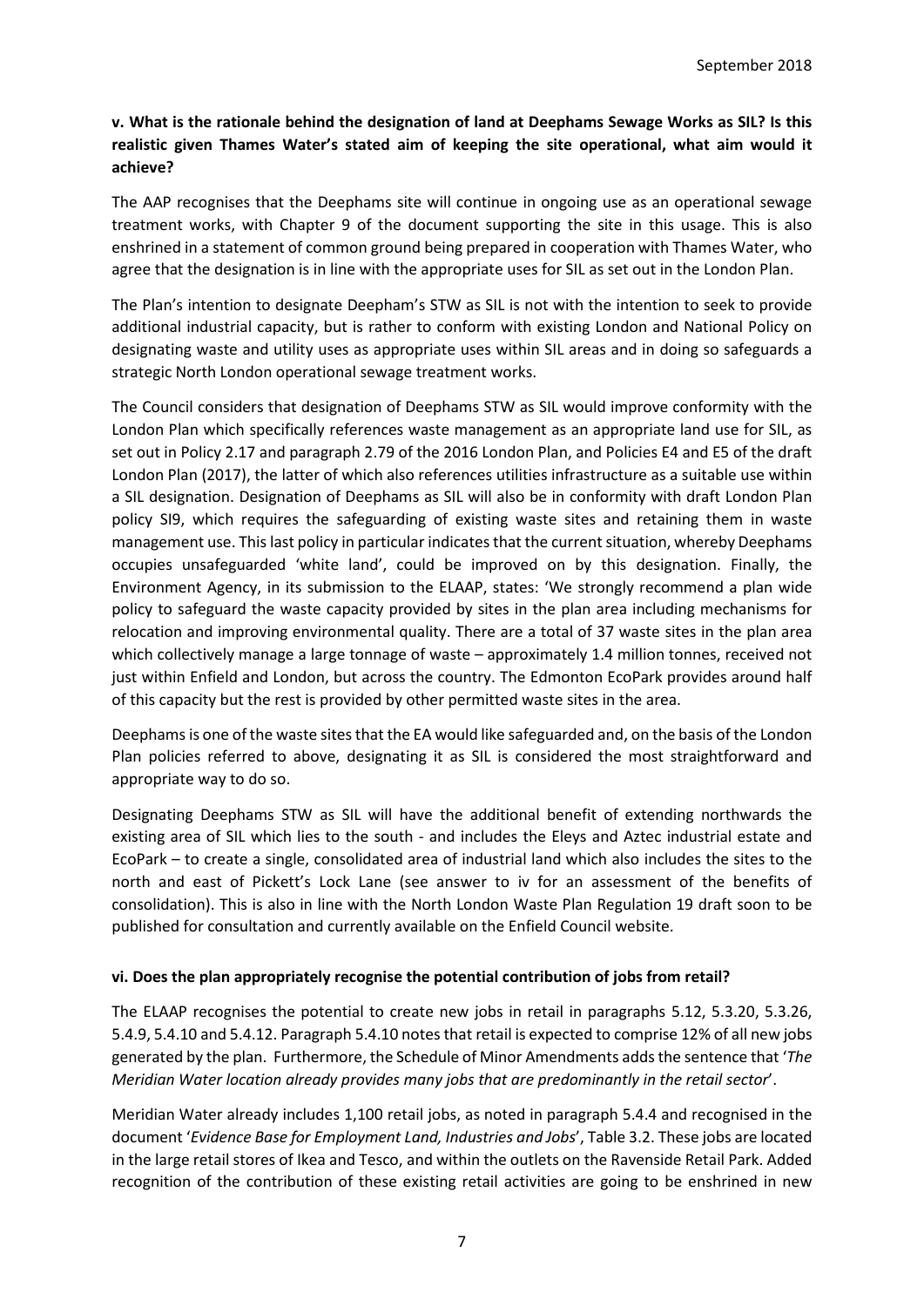wording proposes as part of a statement of common ground, currently being prepared in cooperation with Ikea.

While retail jobs form a significant element of the existing Meridian Water jobs base and planned net job increase, Meridian Water will seek to complement rather than compete against surrounding district centres, as set out in the ELAAP Section 5.5 and Policy EL3, having regard to parallel but separate investment in neighbouring centres such as Edmonton Green, Northumberland Park and Tottenham. It is envisaged that shops will largely cater to local needs, although there is potential to develop a café and dining culture, especially around the unique watercourse features of the area.

Additionally, Policy EL4 on the Ravenside Retail Park is clear in recognising the appropriate contribution of jobs from retail, seeking for the Retail Park to be retained and enhanced, thus supporting the current importance of retail jobs in this location, and indeed maximising opportunities for potential future growth through improved access and improvements to the public realm. Policy EL4 makes a particular contribution to supporting jobs in comparison retail to complement the new convenience retail proposed across the rest of the Plan area.

Policy EL6 and paragraph 5.8.5 also both recognise the importance of retail use as a contributor to the vibrancy and sense of place of the proposed Causeway, maximising its function as a place for interaction and communities.

Finally, the proposed mixed-use development, including significant housing numbers, will support the viability of operations of both existing as well as new retailers by increasing their potential local customer base.

## **vii. Does the plan take appropriate measures to support employment uses within the plan area, including those outside Meridian Water?**

The support of employment within Meridian Water is covered by the detailed responses to items (i), (ii), (iii) and (xi).

The Edmonton Leeside area contains large areas of designated industrial land (both SIL and LSIS), and the ELAAP provides appropriate support for industrial employment uses, particularly through Chapter 6 '*Edmonton Leeside Employment and Industrial Estates*'.

Policy EL15 seeks to improve the environment on existing industrial areas, for example in terms of the quality of the public realm, traffic circulation, car parking and accessibility for pedestrians and cyclists. The improvements in transport and connectivity are further supported through Policy EL21 *Improving the Quality of the Pedestrian and Cycling Environment*', EL22 '*Proposed Route – Improvement Principles*', EL23 '*Enhancing the Bus Network and Services*', EL24 '*Use of the Waterways for Transportation*' and EL25 '*Design of the Road Network*'.

Policy EL14 extends the area of designated industrial land to further protect land for suitable industrial uses, including utility uses.

Chapter 7 and Policy EL16 set out changes to the Angel Road Retail Park area, establishing this as a new location for employment mixed uses. This will include integrating with and supporting local business, particularly at the adjacent Eley's Industrial Estate, through improving the public realm and providing opportunities for business-supporting uses.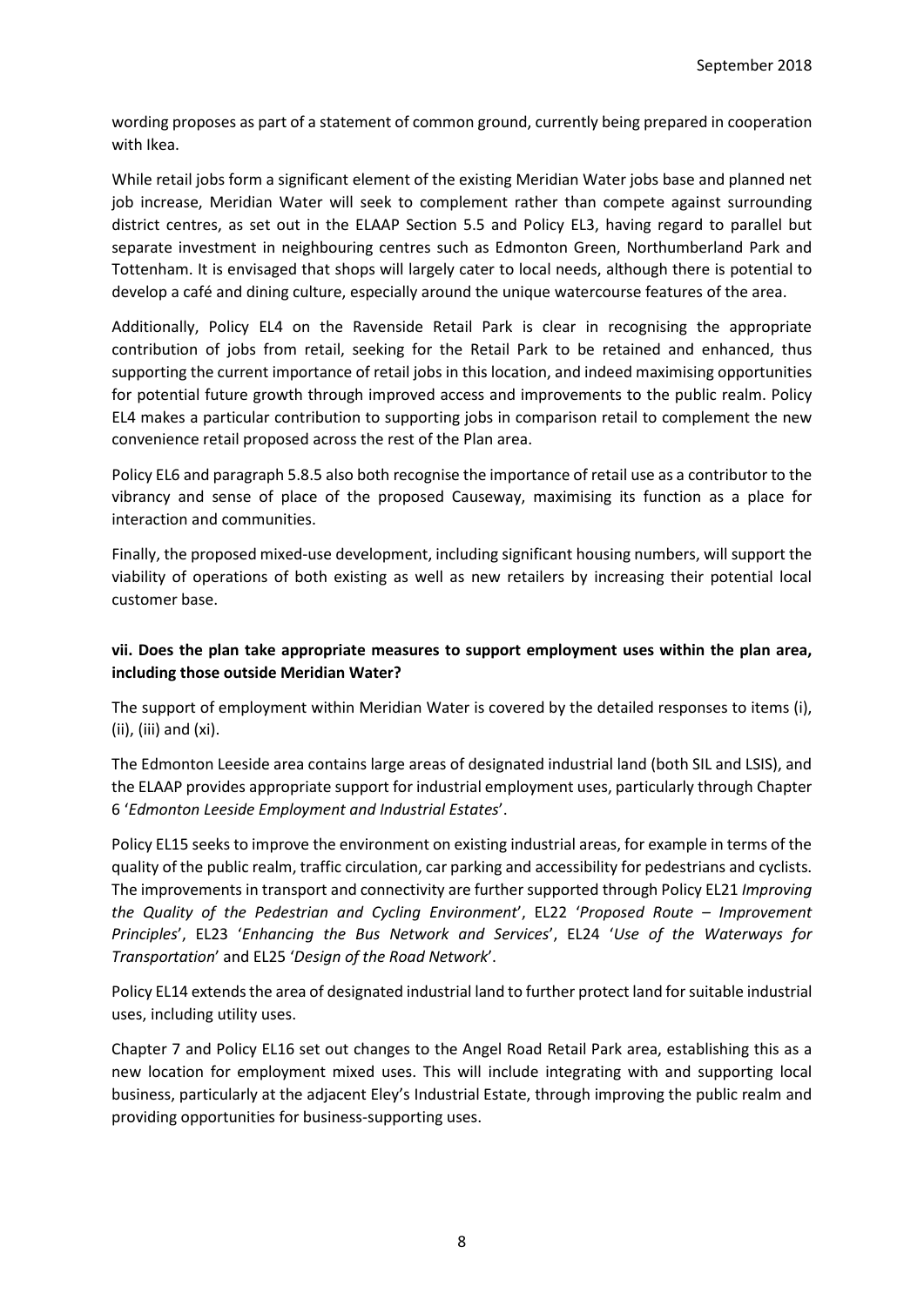The new mixed use employment areas are planned to offer much higher quality, density and variety of employment, in an area with historically high levels of deprivation and access to only a limited pool of jobs.

## **viii. Are the employment policies in the AAP consistent with the aims and objectives of the Local Development Framework?**

Enfield's key Local Plan/ LDF documents are the Core Strategy (2010) and Development Management Document (2014).

The Core Strategy sets out Strategic Objectives, of which three are particularly relevant to the issue of employment in the Edmonton Leeside AAP and are summarised below.

- Objective 1 *Enabling and focusing change* to meet the needs of Enfield's existing and future population by focusing transformational change and growth in the Upper Lee Valley.
- Objective 6 *maximising economic potential* maximising the economic potential of the Upper Lee Valley, enhancing appropriate employment locations and ensuring a more efficient use of land. To support new business enterprises, inward investment and economic diversity and promote higher wage growth sectors such as knowledge based industries.
- Objective 7 *Employment and skills* to support job creation and address the levels of unemployment and economic inactivity particularly in the south and east of the borough, including amongst young people and disadvantages section of the community.

Core Policy 13 seeks to protect and improve Enfield's employment offer and identifies the Upper Lee Valley – where Edmonton Leeside is located – as a focus for the new growth. The policy states that the Edmonton (previously 'Central') Leeside area must undergo significant policy intervention to achieve transformational change to position the area as somewhere attractive to growth sectors such as creative industries and business services.

Core Policy 16 commits the Council to tackling worklessness and creating new jobs and working to ensure that local residents are able to access these jobs. This is particularly important around Edmonton Leeside where there are higher levels of unemployment and deprivation.

Core Strategy policies 37 and 38 address the AAP and Meridian Water areas and support retaining the industrial and employment character across the majority of the AAP area. The ELAAP increases the number of jobs above that established in the Core Strategy due to the need to achieve more jobs, and higher value jobs, to tackle worklessness and deprivation in the area, and provide jobs for the new population at Meridian Water.

While the policy positions within the Core Strategy and Development Management Document (2014) are protective of SIL, it is the purpose of the Area Action Plan to provide a detailed and more proactive policy approach for this specific locality. The Council is complying with the London Plan approach which requires that de-designation of SIL must be through the plan-making process.

For the reasons discussed above, the ELAAP policies relating to employment, in particular EL2 and EL15, can therefore be seen as consistent with the overall aims, objectives and policies of the Council's adopted Local Plan/ LDF document.